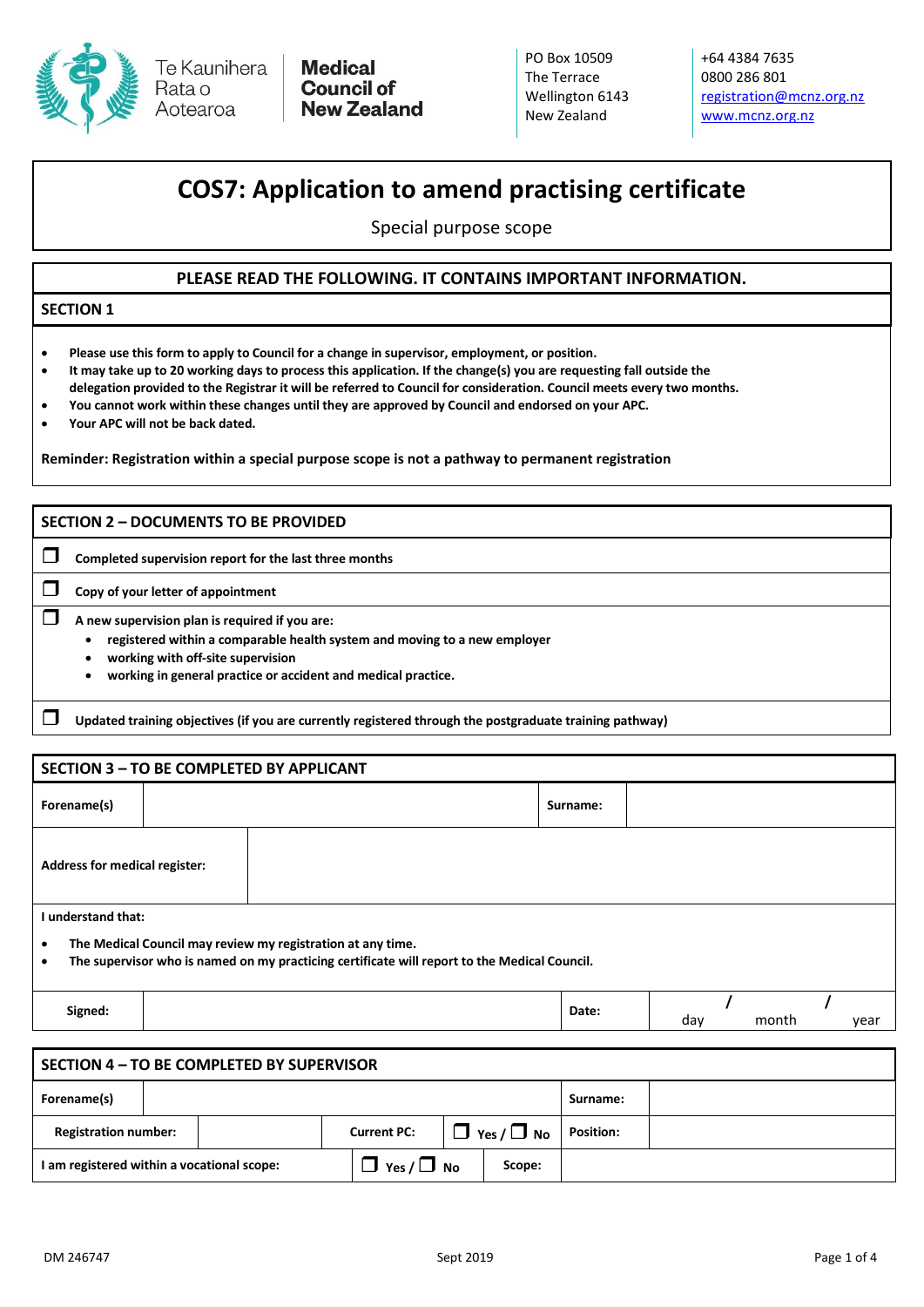| I have read the Council's document <i>Supervision for international medical graduates</i> and understand what is reguired of me.        |  |  |  |  |  |  |  |  |
|-----------------------------------------------------------------------------------------------------------------------------------------|--|--|--|--|--|--|--|--|
| I agree to supervise the applicant and to forward completed reports at three monthly intervals, or as requested by the Medical Council. |  |  |  |  |  |  |  |  |
|                                                                                                                                         |  |  |  |  |  |  |  |  |
|                                                                                                                                         |  |  |  |  |  |  |  |  |

| Signed: | Date: | dav | month<br>$  -$ | year |
|---------|-------|-----|----------------|------|
|         |       |     |                |      |

| SECTION 5 - TO BE COMPLETED BY CHIEF MEDICAL OFFICER (CMO) OR PRACTICE PRINCIPAL**                                                                                                                              |  |                                                                                      |       |     |       |  |      |  |  |  |
|-----------------------------------------------------------------------------------------------------------------------------------------------------------------------------------------------------------------|--|--------------------------------------------------------------------------------------|-------|-----|-------|--|------|--|--|--|
| In the DHB environment, the signature of the CMO/CMA or their delegate is required. In the primary care environment, the signature of the<br>practice manager/practice principal or their delegate is required. |  |                                                                                      |       |     |       |  |      |  |  |  |
| I agree to the proposed supervision and induction plan and accept responsibility for ensuring the plan attached is implemented.                                                                                 |  |                                                                                      |       |     |       |  |      |  |  |  |
|                                                                                                                                                                                                                 |  | ** Signature only required when there is a requirement to submit a supervision plan. |       |     |       |  |      |  |  |  |
| <b>Position:</b><br>Name of person signing:                                                                                                                                                                     |  |                                                                                      |       |     |       |  |      |  |  |  |
| Signed:                                                                                                                                                                                                         |  |                                                                                      | Date: | dav | month |  | year |  |  |  |

| <b>SECTION 6 - TO BE COMPLETED BY EMPLOYER</b> |  |                  |  |                  |                         |  |                    |     |       |       |      |
|------------------------------------------------|--|------------------|--|------------------|-------------------------|--|--------------------|-----|-------|-------|------|
| Position appointed to:                         |  |                  |  |                  |                         |  | Scope of practice: |     |       |       |      |
| Hospital / Institution / Employer              |  |                  |  |                  |                         |  |                    |     |       |       |      |
| Position:                                      |  | $\Box$ Full time |  | $\Box$ Part time | / 10<br>In tenths:      |  |                    |     |       |       |      |
| Start date of employment:                      |  | day              |  | month<br>year    | End date of employment: |  | day                |     | month | year  |      |
| Name of person signing:                        |  |                  |  |                  |                         |  | <b>Position:</b>   |     |       |       |      |
| Signed:                                        |  |                  |  |                  |                         |  | Date:              | day |       | month | year |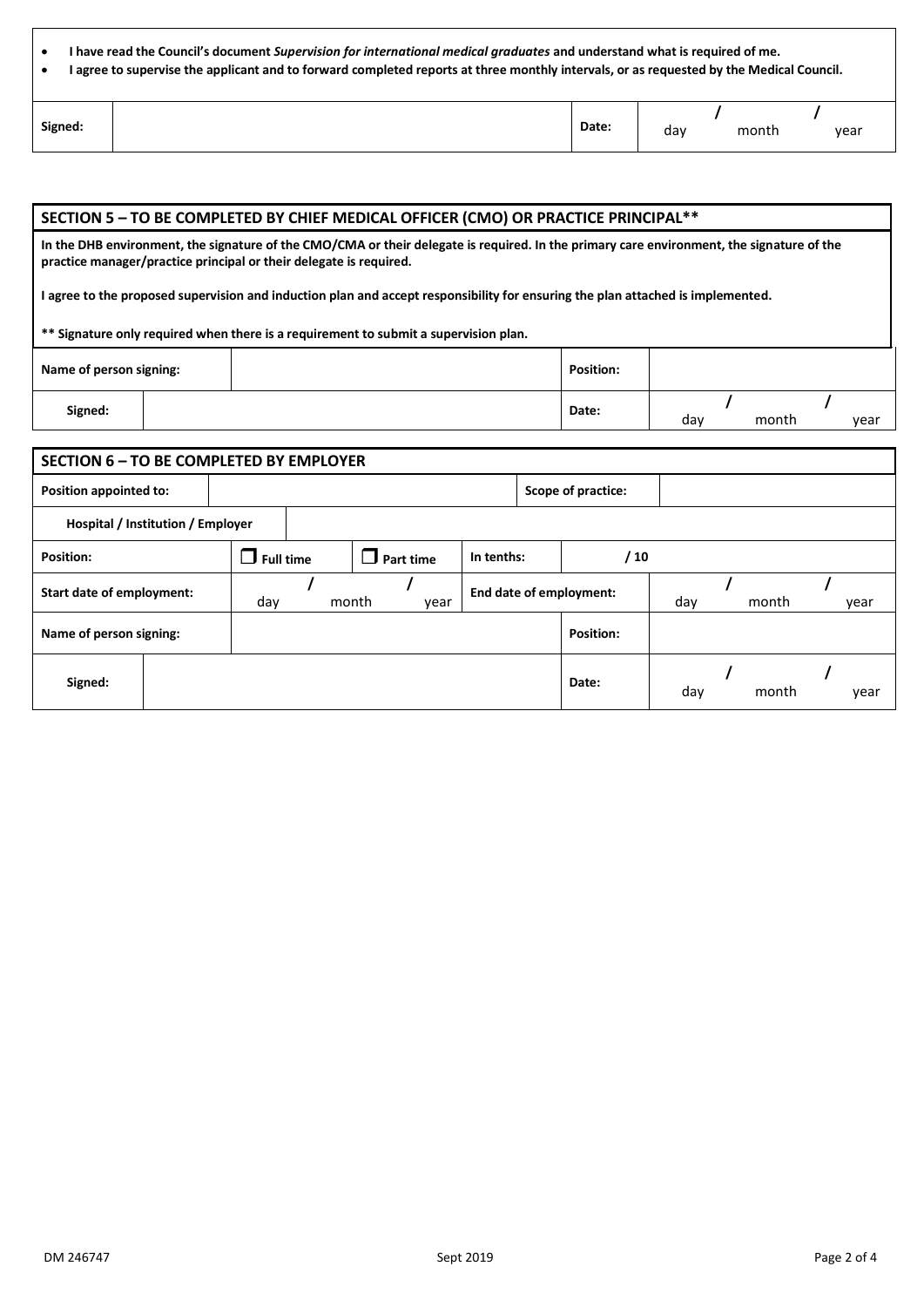# **Supervision Summary for Supervisors of Provisionally Registered International Medical Graduates**

Supervision is a requirement for registration of all doctors registered in a provisional general, provisional vocational, or special purpose scope of practice.

# **What do we mean by supervision?**

'Supervision is the provision of guidance and feedback on matters of personal, professional and educational development in the context of a doctor's experience of providing safe and appropriate patient care.' Good supervision should enable the doctor to review and develop their practice in a supportive environment, and enhance their knowledge, skills and professionalism. In addition, supervision encourages a culture of continuous learning and development. It will be both formal (scheduled and planned) and informal.

## **Why do we require supervision?**

Supervision supports a doctor's practice, and enables an assessment of the doctor's performance while they become familiar with the New Zealand health system and the required standard of medical practice in New Zealand. It assures Council that a doctor is able to practise safely, with support and oversight, until the doctor is able to demonstrate that they are able to practise competently and safely independently.

## **Responsibilities of the supervisor, supervisee and employer**

The general responsibilities of a **supervisor** will include:

- Ensuring that the IMG is participating in their orientation and induction programme.
- Providing clarity about how both parties will communicate during normal working hours and after hours (where applicable). This includes setting ground rules for communicating with other team members.
- Making sure that protected supervision time is scheduled regularly and kept free of interruptions.
- Being readily available and approachable.
- Where applicable, providing clear clinical notes and comprehensive management plans, which include parameters clarifying when specialist involvement is required for a particular patient.
- Monitoring and verifying what the IMG is doing, and that they are capable of carrying out their duties competently.
- Raising performance issues early. The sooner these are addressed, the more opportunity the IMG has to take corrective action.
- Identifying whether poor performance is caused by poor communication skills and making arrangements for communication skills tuition, when necessary.
- If the supervisor believes that the IMG's practice may put patient safety at risk, the supervisor should report concerns to their employer and to Council.
- Arranging to regularly review the IMG's understanding and knowledge of key clinical areas.
- Ensuring the IMG is working within their approved scope of practice and alerting the Council if this not the case.
- Understanding the requirements that the IMG must complete in order to gain full registration (for those on provisional scopes), and providing support, where appropriate, to help the IMG meet these requirements.

The general responsibilities of the **supervisee** will include:

- Making a commitment to engage fully in the supervision process.
- Taking responsibility for ensuring that an appropriate supervision schedule has been arranged, diarising these appointments and giving it priority.
- Working with the supervisor to set supervision and educational objectives.
- Keeping a supervision logbook, including participation in continuing medical education activities.
- Communicating clearly and responsibly with the supervisor.
- Being ready to accept constructive feedback, and being receptive to changing behaviour where necessary.
- Taking part in audit and peer review or group activities.
- Asking for advice appropriately.
- Asking for more support or mentoring, should this be necessary.
- Contacting the supervisor early on when concerns or issues arise, or when they feel out of their depth in any way.
- Recognising limits of professional competence.